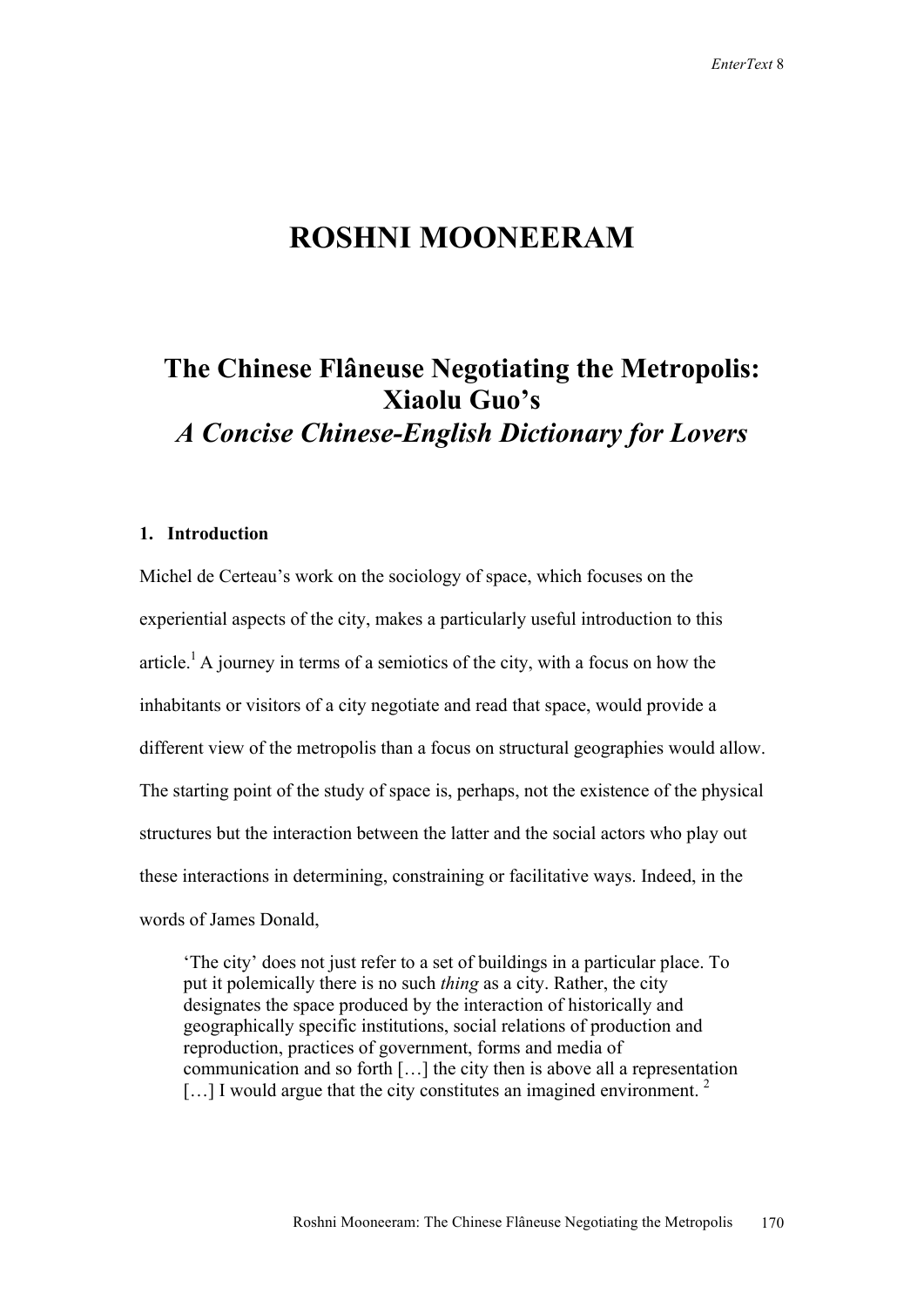It is no wonder then that literature has played a key role in the fashioning and refashioning of the city. Flânerie, or the activity of strolling and looking, has been a recurrent motif in both sociological and literary explorations of the metropolis. The figure of the flâneur was made prominent first by Charles Baudelaire and then subsequently by Walter Benjamin in his analysis of Baudelaire's poetry as a means of exploring the problem of metropolitan existence in a time of modernity. While the original flâneur, who is tied down to nineteenth-century Paris, would become extinct with the rapid developments in the second half of that century, the figure of the flâneur would manifest itself in subsequent incarnations in a number of European canonical texts as demonstrated, for example, by the contributions to Keith Tester's edited collection.<sup>3</sup>

While the scholarship on the flâneur of nineteenth-century Paris abounds, there has been relatively little in the way of investigations into the flâneur in the twenty-first century, let alone into the phenomenon of the flâneuse. Both Baudelaire and Benjamin presuppose an observer and narrator, male, privileged and defining rather than defined, "The observer is a prince enjoying his incognito wherever he goes," a man of crowds exulting in both the dangers and delights of the spectacle of the public.<sup>4</sup> He has the ability, through his incognito status, to define the order of things around him, to create for himself the meaning of the metropolitan spaces and the spectacle of the public. The flâneur is a man of means who feels compelled to escape the dullness of domestic life in order to engage with a search for meaning in the urban landscape. In the flâneur's world, women, on the other hand, are associated with superficiality, the hollowness of being commodities or that of desiring meaningless commodities. Indeed, they either form part of the urban spectacle as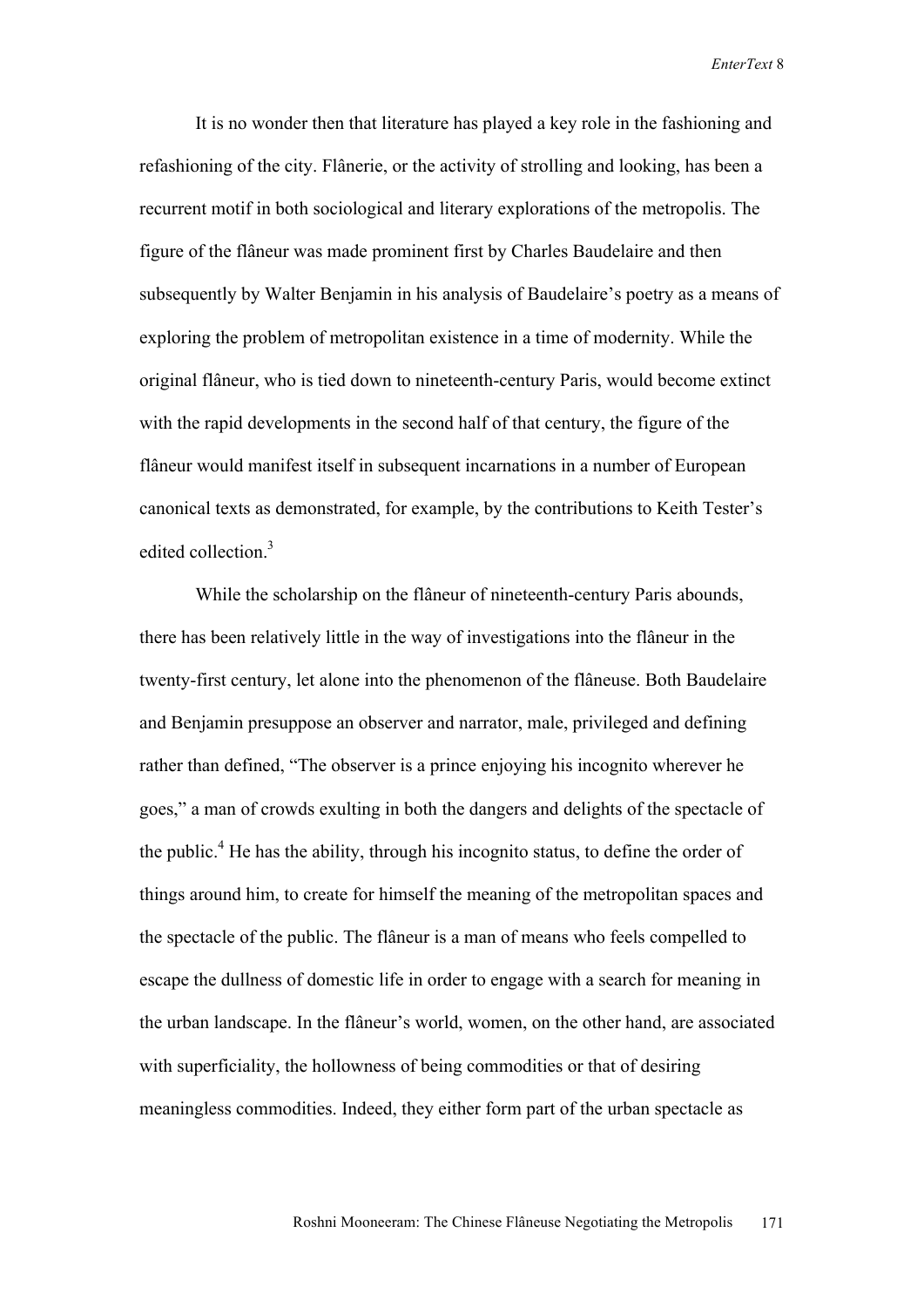objects to be consumed by the male gaze, are prostitutes or are shoppers falling prey to glittering objects.

Baudelaire's poet would sometimes notice them as mere passers by.<sup>5</sup> Moreover, despite the popularisation of the figure of the flâneur and the metamorphoses it has undergone, the meaning of flânerie remains elusive. With Baudelaire, poetry is the raison d'être behind the idling. Despite the fact that the Baudelairean flâneur is poised between creativity and commodification, he remains an artist and producer. With Zola, the flâneur is redefined as consumer ending the connection between flânerie and creativity.<sup>6</sup> Benjamin regarded the flâneur as a direct product of nineteenth-century commodity culture so that although the flâneur remains a producer of texts and is not merely an observer or decipherer, the choice of focus is on consumption rather than production. Benjamin proposes that the flâneur desperately attempts to flee the hollowness of the commodity form through the act of strolling the city and that the nature of this flânerie is a soullessness as empty as the commodity form it seeks to escape.<sup>7</sup> More recently, Chris Jenks has provided a reading of the flâneur through the lenses of postmodernity and as a narrative device while Zygmunt Bauman describes the modern world itself as the original flâneur with the Baudelaire/Benjamin flâneur as but its mirror image.<sup>8</sup>

The figure of the flâneur as defined by Baudelaire and Benjamin provides a point of departure from which this article seeks to explore the Chinese flanêuse from Xiaolu Guo's novel *A Concise Chinese-English Dictionary for Lovers*. 9

# **2. On Being Z in the City**

Benjamin argues that the rationality of capitalism, commodification and the circulation of goods, predefines the meaning of existence in the city. In the context of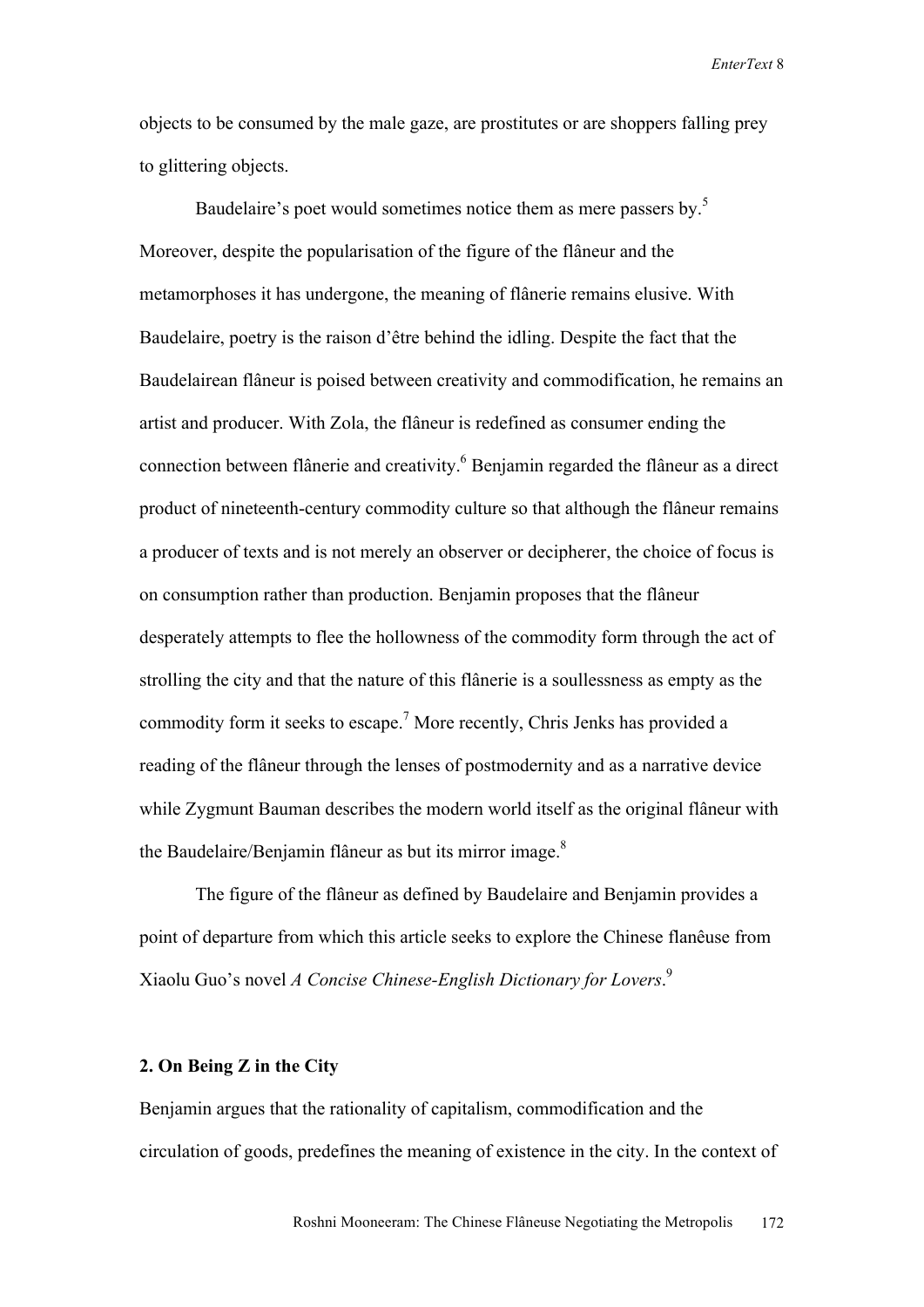the political economy of *A Concise Chinese-English Dictionary for Lovers*, a late capitalist culture has not only imposed its order on the city but is the very reason why the protagonist is in London, albeit reluctantly. Xiaolu Guo's protagonist, a twenty year old woman from the Chinese countryside, has been coerced into going to London by ambitious parents for the specific purpose of learning English. Her background of Chinese provincial marginality, poverty and village dialect, rather than Mandarin, dispossesses her of the sense of agency of Baudelaire's and Benjamin's privileged male observer: "I not intellectual either. In the West, in this country, I am barbarian, illiterate peasant girl, a face of third world, and irresponsible foreigner. An alien from another planet."<sup>10</sup>

Her negotiation of the metropolis is supported by her parents' production of goods and participation in a capitalist economy. As a contrast to the nineteenthcentury flâneur's experience of Paris, London is not a site teeming with chance encounters but fraught with risks and, as warned by the Chinese family she stops with temporarily in London, a dangerous places one needs to hide from behind closed doors. Despite the fact that London is full of drunks, junkies, the homeless, muggers and rapists awaiting their prey, she has from day one some of the makings of a flanêuse, a compulsive curiosity to walk the streets:

With my enormous curiosity, walking down to the night street. First night I away home in my entirely twenty-three years life, everything scare me. Is cold, late winter. Windy and chilli. I feeling I can die for all kinds of situation in every second. No safety in this country, I think unsafe feeling come from I knowing nothing about this country. I scared I in big danger.<sup> $11$ </sup>

Hers is a curiosity blended with anxiety and fear in a threatening environment. As in much postcolonial or migrant fiction, London is a cold forbidding place known, indirectly and by distance, in terms of both time and space through its reputation. Her references draw from canonical literature (Charles Dickens and Shakespeare in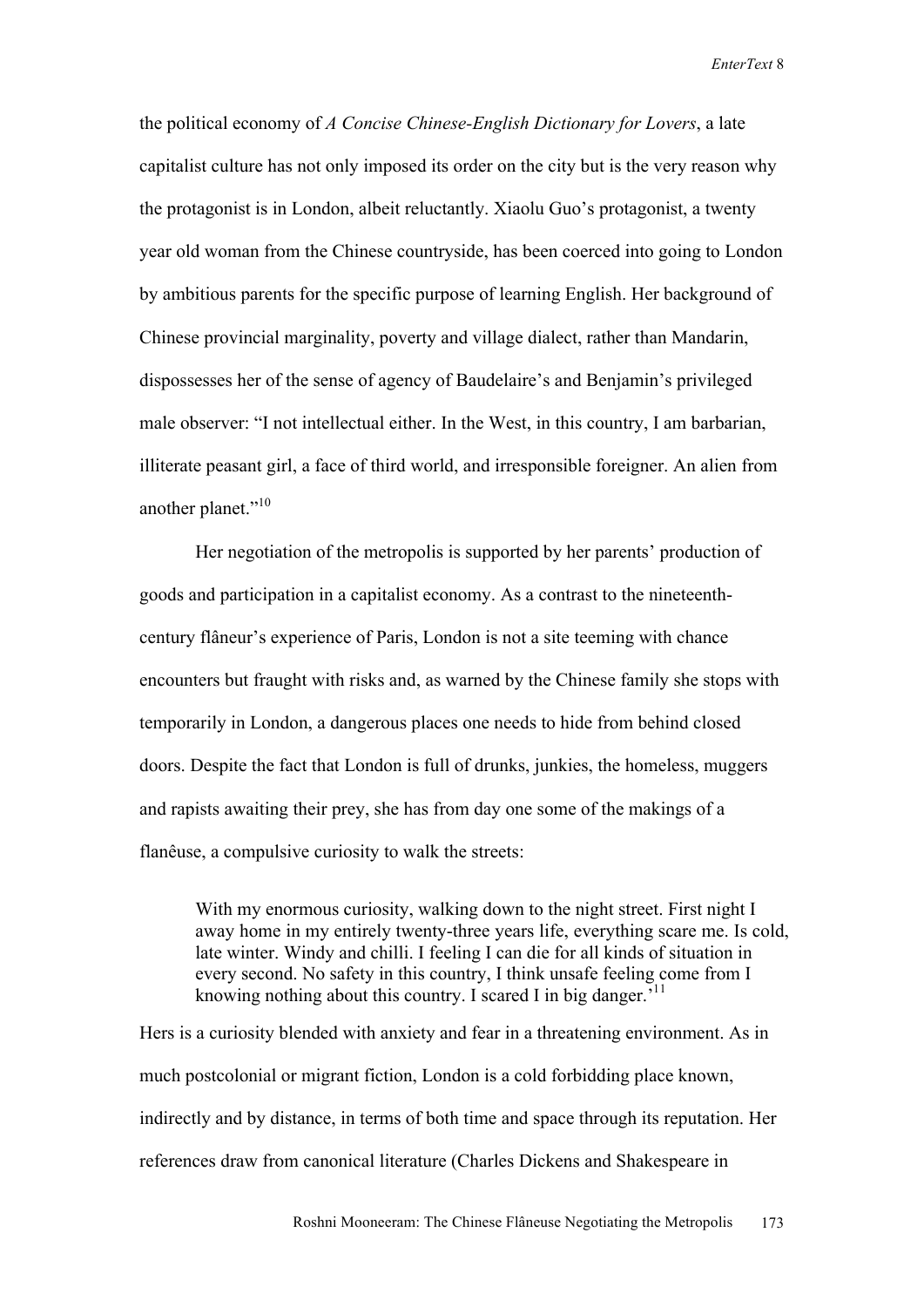particular), key tourist sites (Buckingham Palace and Big Ben) and popular culture (Beckham and the Spice Girls). As she walks through the city she discovers different narratives from her expectation of a planned and static place resting harmoniously and imperiously between key buildings surrounded by permanent fog. It is, instead, a dirty, noisy and scary space, which is constantly being reorganized by competing voices:

All agents sound like from Arabic countries and all called Ali. Their English no good too. One Ali charges Marble Arch area; one Ali charges Baker Street area. But I meet different Alis at Oxford Circus tube station (…) London, by appearance so noble, respectable, but when I follow these Alis, I find London a refugee camp. $^{12}$ 

 In exploring London at the level of the street, a new fiction of the city reveals itself, disentangling itself from the previous one. Those proper names which she associated with the political and cultural imperialism of London and which she identified as heroes have no place in London and gradually lose their signification.

Walking is indeed not only an unstable and un-programmatic activity but a destabilising one, one that disrupts the production of knowledge in relation to both London and her rural Chinese identity. Flânerie is perilous in the encounter with many others but also in the encounter with oneself as other. To walk in London is to lack a place,  $^{13}$  it is also to lack a language, a name even: "Nobody know my name here. Even when they read the spelling of my name: Zhuang Xiao Qiao, they have no idea how saying it. When they see my name starts from 'Z', stop trying. I unpronounceable Ms Z."<sup>14</sup> In the context of language being a constitutive part of reality rather than a mere mirroring of it, London not only miniaturises the protagonist but renders her foreign to herself. In this ontologically threatening situation, Z perceives her own existence in the metropolis in the form of representations, describing that process of being absent repeatedly as the feeling, indeed, of walking "around like a ghost": "I am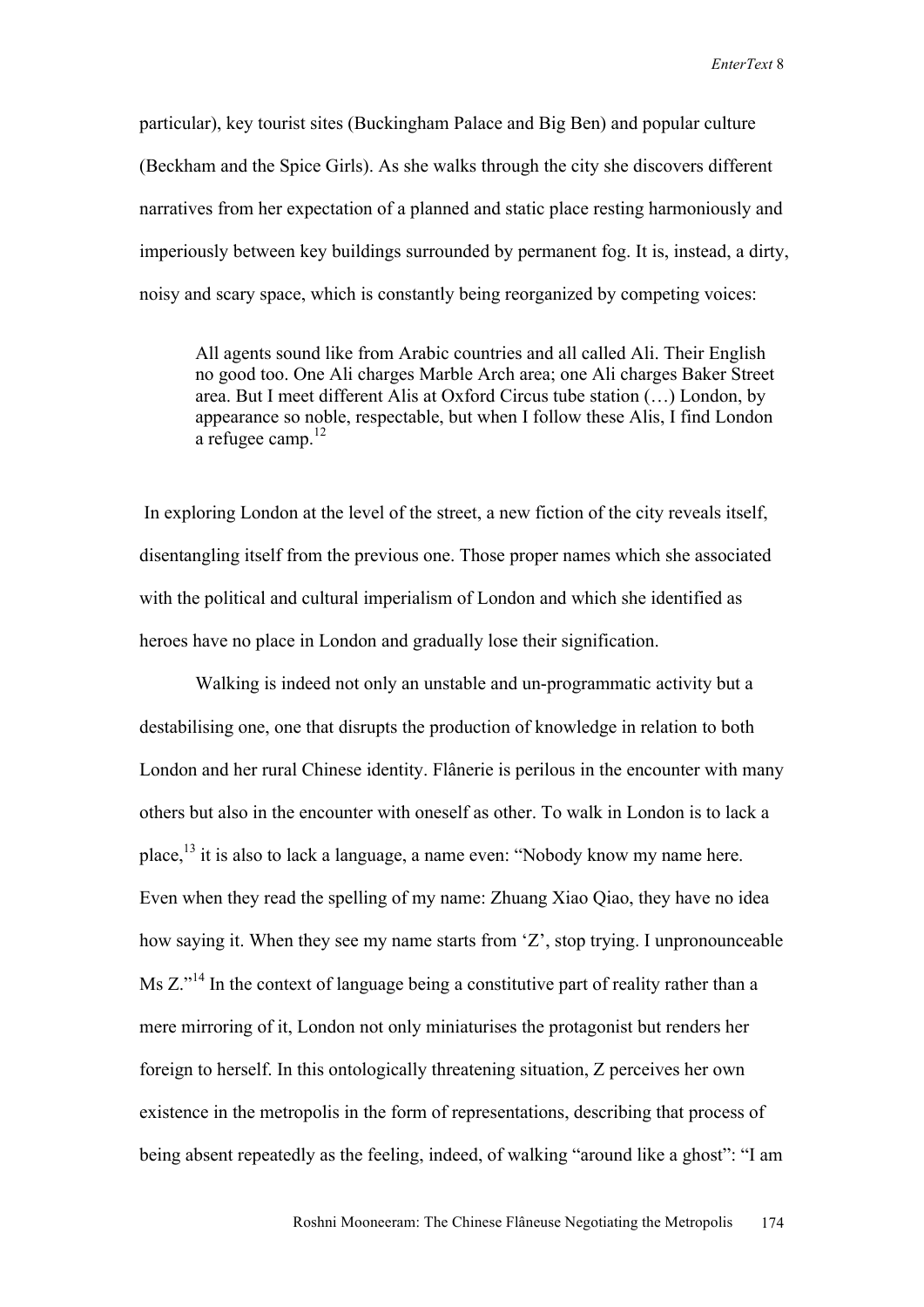always alone, talking in my notebook, or wandering here and there like invisible ghost."15 The demeaning reduction of her name to an initial, and the invisibility that derives from her foreignness, give her the status of a spectral spectator in contrast to that of Baudelaire's flâneur.

If to walk, in de Certeau's terms, is to lack a place, it is also, in effect, to take over the city; to claim it in the image of one's own story. Lacking the ease with which the gentleman of leisure traverses the city, her negotiations are the more impactful. The very act of walking transgresses the interdictions from China based on her age, gender and culture; extricating herself from various myths of belonging at once:

First three days in this country, wherever I walk, the voice from my parents echo in my ears: *No talking to strangers. No talking where you live. No talking how much money you have. And most important thing: no trusting anybody.*  That was my past life. Life before in China.<sup>16</sup>

Driving herself out of the safe, familiar, private home of a Chinese family in London and projecting herself into the public, she shares with the original flâneur the sense that an engagement with the metropolitan spectacle will allow her to come to terms with her (new) existence.

There is an impetus, in turn, to miniaturise London. The impulse to create a microscopic image of a smaller more manageable city takes a metaphorically suggestive form: the urban exotic. The cinema becomes a place of refuge allowing her to read the city, and her relationship with it from a distance and providing her with a non-threatening way into a disruptive urban environment. As in postcolonial and migrant fictions of the city,  $17$  we witness the reduction of the city to a spectacle as a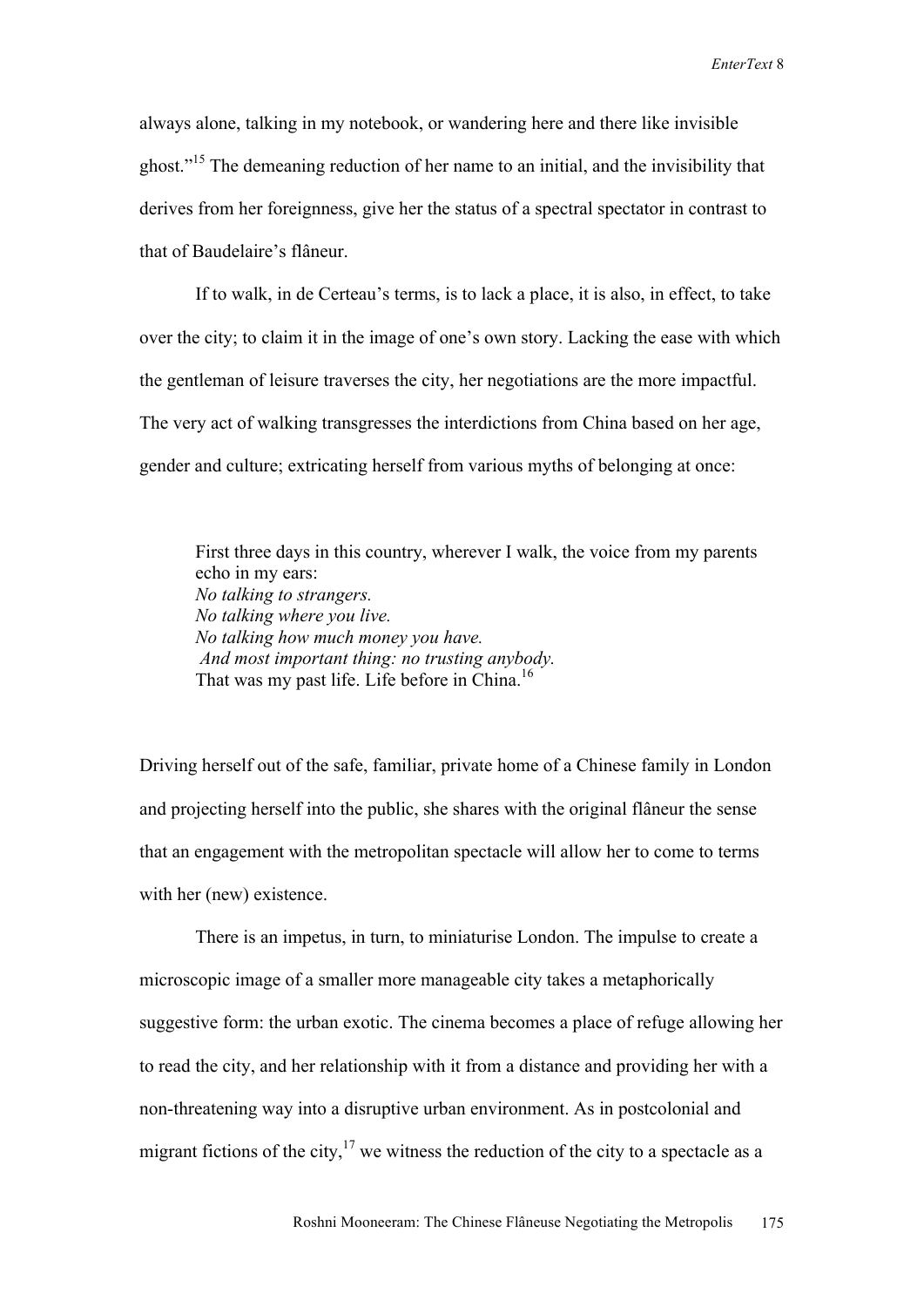means of managing the sense of dread in relation to a city which is diverse, unsafe and both linguistically and culturally unfathomable.

Movie going is part of the rambling during which she meets a different kind of deviant urban exotic. Her lover, the rag-picker is an urban scavenger who sifts through the debris of second-hand markets in an attempt to salvage what is usable. He is a marginal city-dweller who, while rejoicing in other people's cast offs, also wields a certain exotic appeal to her: "You walk in the rubbish market with your old brown leather jacket and your dirty old leather shoes. The jacket is so old that the sleeves are wore out and the bottom is pieces. But you look great with these rubbish costumes in the rubbish market." Unlike hers, her lover's journey is one of declining flânerie. Feeling physically and mentally sick in London, he longs to be in the countryside and wanders, in the meantime, aimlessly, having lost his connection with the city. Contravening the interdictions, relating to her status as young Chinese woman in London, against lonesome nocturnal street wandering and communication with strangers, she meets, walks with, talks with and shares sexual intimacy with a stranger in London with whom she cohabits as a lover for a year. Ironically, by breaking those rules, she achieves the goal desired by her parents as she learns more English from him and her flânerie across the city than she does from her language school.

## **3. Spatial and Linguistic Trajectories**

The connections made by de Certeau between flânerie and language have a particular resonance in relation to Guo's Chinese flâneuse. In de Certeau's terms the act of walking in the city is comparable to the relationship between the act of speaking and the language spoken, "the act of walking is to the urban system what the speech act is to language."18 Walking is defined as "a space of enunciation," a process of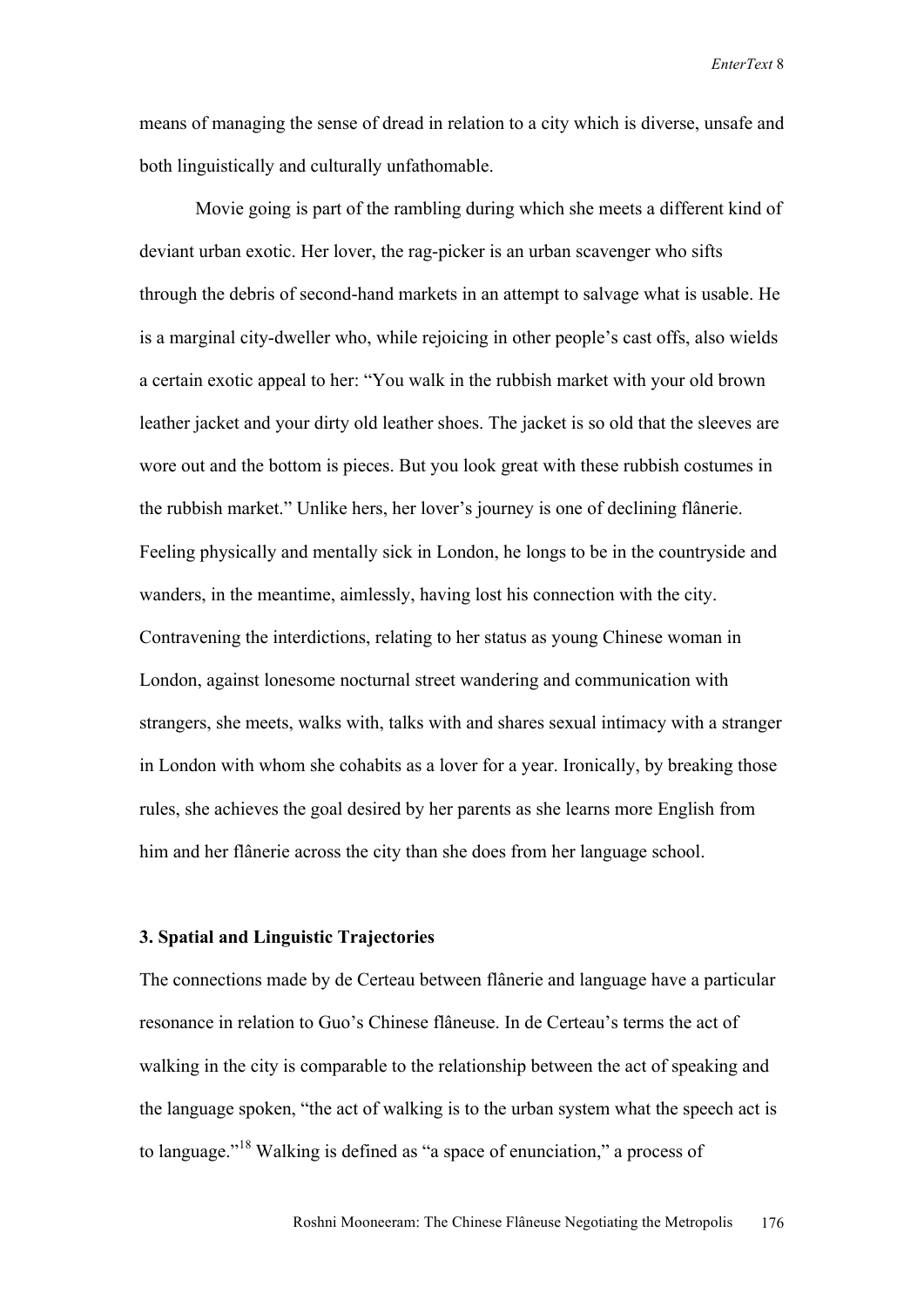appropriation of the typography on the part of the pedestrian just as the speaker appropriates and takes on language.<sup>19</sup> It is a spatial acting out of the place just as the speech act is an acoustic acting out of language. For the protagonist, the act of exploring the city is indissociable from the exploration of the English language, in terms of the hearing, the learning, the imbibing, the enunciation and the appropriation. Her physical flânerie of the city is both the result of the desire for that which she seeks to consume and the means by which she engages in the act of flânerie across its language. Absorption of elements of the city are closely linked to the absorption of new linguistic elements:

So we talk, and talk, and talk, through Hyde Park, then to the West End, then Islington, walk towards my place. Nearly four hours walking. My legs is sore, and my throat is so dry, but I enjoying it. Is first time a person is walking beside me through chilly night. Is also first time person being patience listen my nonsense English, and learning me bad language. You much better than Mrs Margaret. She never let us talk freely.<sup>20</sup>

In the above diary entry, both activities are painful but compulsive, "Now I studying hard on English, soon I stealing their language too"; "I want write these newly learned words every day, make my own dictionary. So I learn English fast. I write down here and now, in very second and every minute when I hear a new noise from an English's mouth.<sup>"21</sup> She is, increasingly, an avid walker and consumer in London, giving in to the exhilaration of wandering and looking around in order to engage with linguistic display and collect linguistic knowledge.

Walking, through a series of turns and detours can be compared to "turns of phrase" or "stylistic figures." Composing a path, which implies and combines styles and uses, has an equivalent in the art of turning phrases. While both style and use relate to a "way of operating", that is a way of speaking and walking, style involves a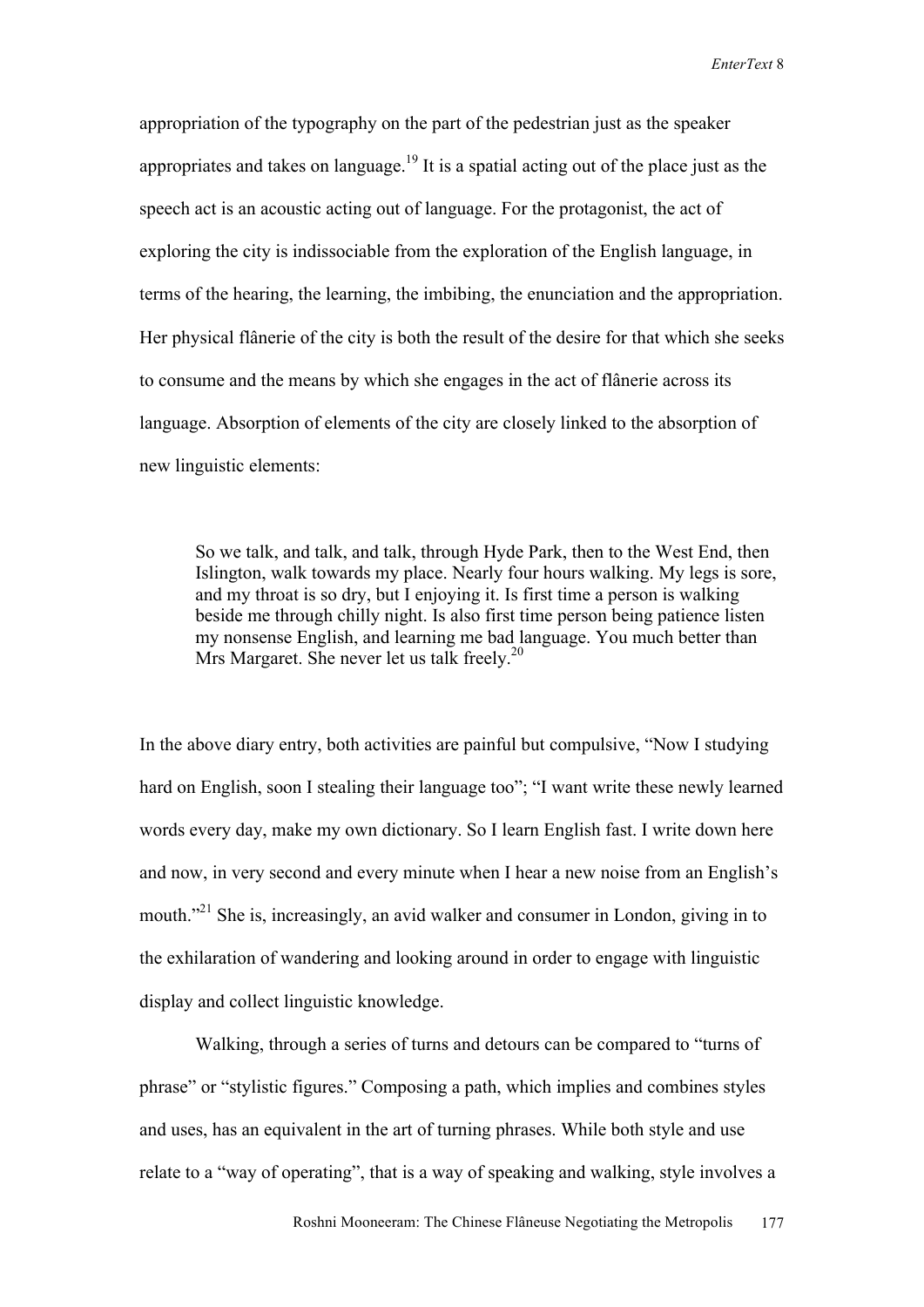peculiar processing of the symbolic, an individual's fundamental way of being in the world, and use refers to elements of a code. They intersect, as de Certeau proposes, to form a style of use, a way of being and a way of operating.<sup>22</sup> The flâneuse's "rhetoric of walking,"23 the ways in which she ignores certain spaces but engages with other spaces that are unusual or illegitimate, is more deliberate than the activity of strolling. She visits specific interior and exterior public spaces of the city, from the cinema, to a sex shop and a greasy café in Hackney, practising the "art of doing" the city and allowing herself to be drawn by intriguing sights and places: "I need develop my Western life so I go Charing Cross Road … Soho, Berwick Rd. My feet can't move away from a sex shop."<sup>24</sup>

In the context of the unease with which she moves across the city, she displays surprising confidence in allowing herself to enter secret and mysterious places. There is increasing evidence from her style of flânerie that no space is forbidden to her, be it spatially, morally and culturally. She is mesmerised by the peepshow at which she spends money compulsively and to which she keeps coming back to watch a woman who is first nude, then masturbates and eventually has intercourse with a male actor: "Two petals blossom in her wet garden. The petals are fresh like rose. Her bush is dark, like a fertile delta, a delta connecting to a secret path. She looks light headed. But her face disappears, only the desire talks to people."<sup>25</sup> (137)

The association of the walking woman with the figure of the prostitute, a seller who is also a commodity and object of desire, is turned on its head in this case as the flâneuse focuses on her own desiring female gaze, losing herself in what she observes. Both Janet Wolff's and Priscilla Pankhurst Ferguson's revisionist works on the nineteenth-century flâneuse 26 have already drawn attention to the female ambiguities and instabilities along a continuum of gender possibilities which were obliterated by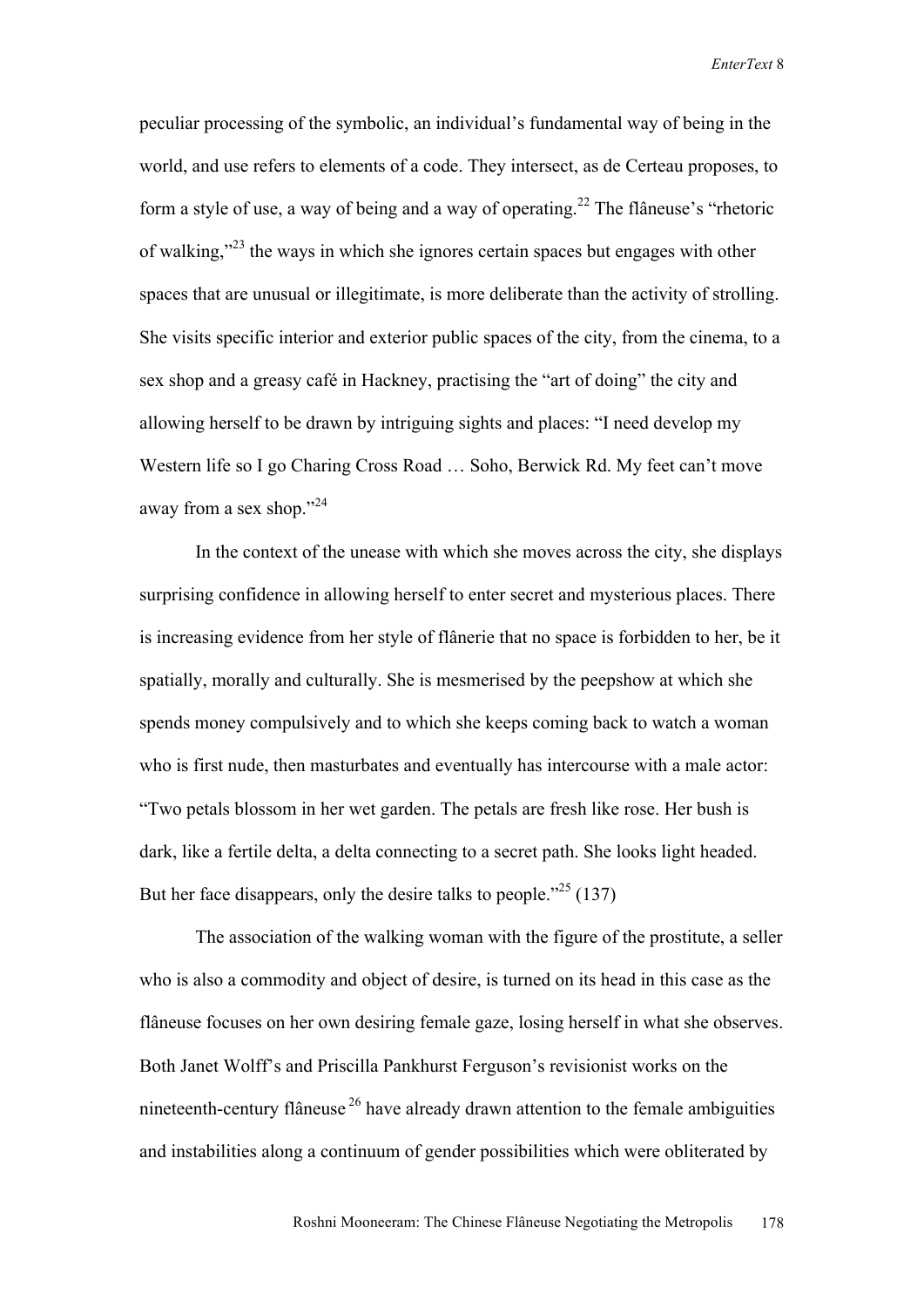the superficial negotiations of the male and female figures as portrayed by Baudelaire and Benjamin. In twenty-first-century London, the connections the Chinese flanêuse makes between the fluidity she discovers in the metropolitan environment and her physical negotiations of space not only work to her advantage but have surprising effects. The peepshow scene is the only time when she is unobserved but observing. Her gaze is not that of lesbian desire. In tasting the delights of the city and giving in to the intoxication of consumerism, she is very much at the centre of this spectacle, rather than remaining hidden from it. If she could be seen she would be unable to observe. Her anonymity is clearly a pretend one, "a play of masks"<sup>27</sup> without which she cannot transform the raw material of the peepshow into the disturbing insight into her own relationship with the linguistic capital of English: "While I'm standing there watching, I desire become prostitute. I want be able expose my body, to take my body away from dictionary and grammar and sentences, to let my body break all disciplines. What a relief that prostitute not need speak good English."<sup>28</sup>

She checks in her dictionary the meaning of prostitute, "a person who offers himself for unworthy purposes", a person become commodity in Benjamin's terms. The playfulness described by Bauman "between looking and making the looker into an object of looking, between buying and being bought" is particularly enlightening here.<sup>29</sup> The hollowness of the commodity form brings a realisation of the hollowness of her own pursuit of English language, a commodity prized by her socially ambitious parents. Although, like the flanêur, she desires the city as a whole rather than objects spread before her, it can, of course, be argued that what she comes to buy, the English language, is the most glittering object of all: the commodity that will allow her to transcend further class barriers, having moved from a rural peasant to a goods manufacturing background, to a professional and independent woman and author in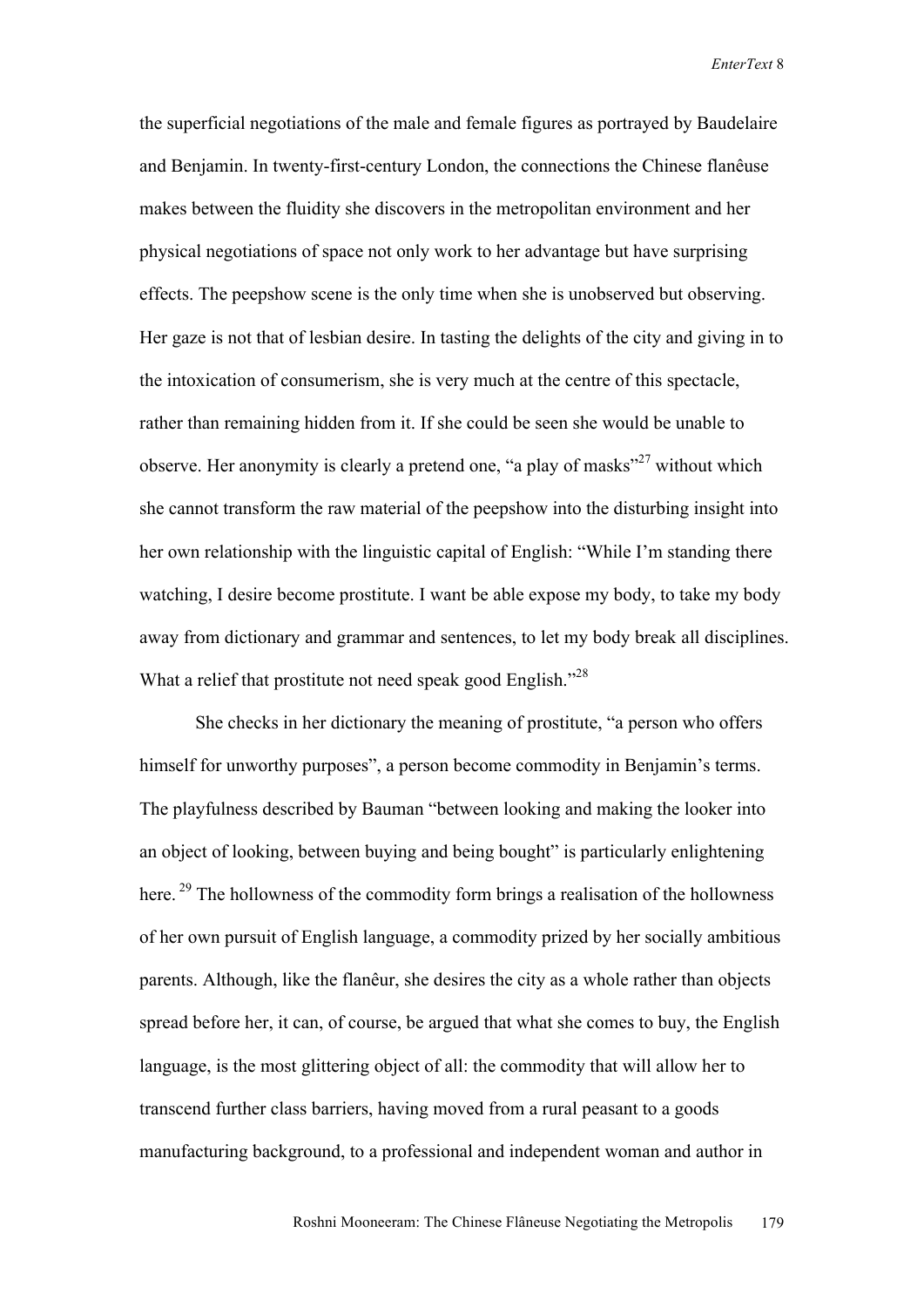Beijing. There is, indeed, in this scene a blurring of boundaries between commodity and consumer, a revelation that lives are managed by the larger narratives of production and consumption. Through her negotiation of the complex networks of codes in the arena of erotic activity, she acquires the knowledge to decipher the inequities involved in the relations of power that dominate the linguistic market surrounding her. Linguistic relations, as Bourdieu points out, are always relations of power.<sup>30</sup> Even the simplest linguistic exchange brings into place a complex web of historical power relations between the speaker and the hearer. This takes us back to an earlier observation: "And how to learn be polite if I not getting chance talk people? (…) Nobody speak to me and I do not dare open my mouth first because when I start talking, I asking the rude questions."<sup>31</sup> The linguistic market takes the form of sanctions and censorship, defining what cannot be said as much as what can be said. The forms that these sanctions take include self-censorship in this case.

This merging of observer and observed, buyer and commodity, brings the realisation that she is at once consumer and imprisoned by that which she seeks to consume. Language, not her style, but the use which is governed by codes, inflicts binding restrictions on her which she can only imagine breaking out of through the free expression of her body. The English language, she feels is "boss of English users", in a way that Chinese is not. As pointed out in the introduction, the observation in princely incognito mode means for the Baudelaire poet that he defines the order of things, rather than allowing things or appearances to define themselves. Indeed, as Robert Shields points out, the downside of focusing only on the agency of the masculine figure and the superficiality of the feminine figure is that Benjamin forgoes the opportunity of finding more complex connections between archetypal responses and the commodification of social relations.<sup>32</sup> In the case of the flâneuse,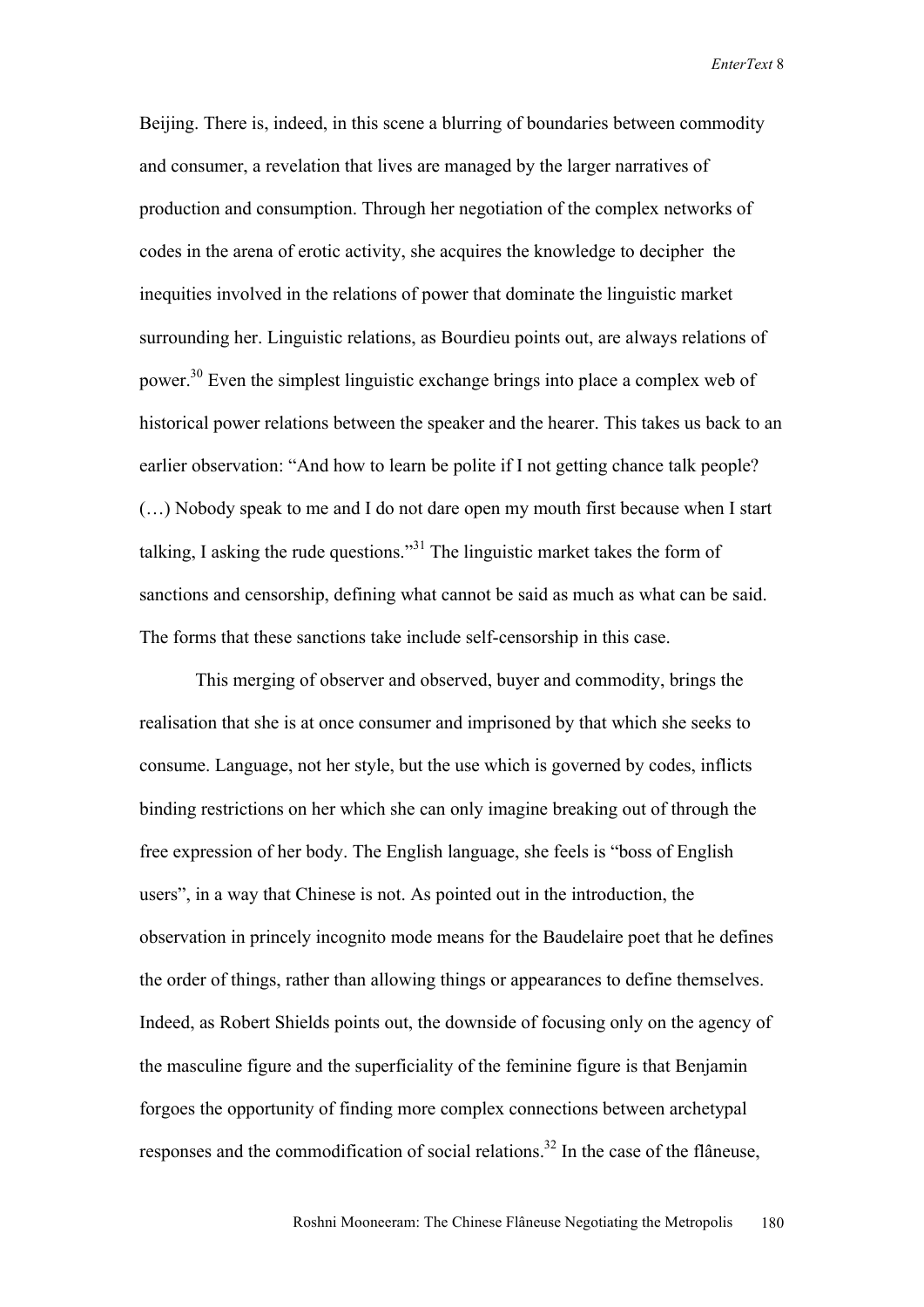the only time when she does come close to that state of being incognito turns into a moment where she is at her most nakedly and insightfully observed. The different nature of the cultural capital with which she approaches the city facilitates less constrained readings of the city, allowing it to speak back to her. Her critically selfreflexive flânerie in Soho sets in motion a new aesthetic of perception, a reappraisal of the perceived freedom one acquires from the language endowed with the most powerful political economy.

Her flânerie produces further unexpected connections. By bringing pornographic material from the street into a café in Hackney, the flanêuse makes spatial and reading possibilities emerge that transgress both cultural and gender roles. She invents a reading and learning posture by improvising on her English textbook, rewriting pornography as public English language material. Like the Baudelairean flanêur who admires women as one would do art, Z reads pornography as one would do an English language textbook, "Checking the dictionary really took lots of time,"  $(118)$  she confides to her lover.<sup>33</sup> He admonishes her behaviour on the basis that it will shock people, interpreting the presence of the magazine in the café unambiguously as matter out of place. She responds by pointing out that pornographic magazines are sold at every street corner and even in the respectable supermarkets. She actually goes straight out to buy another one. Her lover's patronising response is that in Hackney people might forgive her for not being au fait with the nuances of British customs. She calls into question the assumed acceptability of one of the men ogling page three of The Sun in the same café, thereby pointing out that cracks already exist in his system of beliefs and that his attempt at relating form to function to make a unity of experience is fraught.<sup>34</sup> Ignoring her justifications, his reaction condemns a transgression which is likely to confuse or contradict gender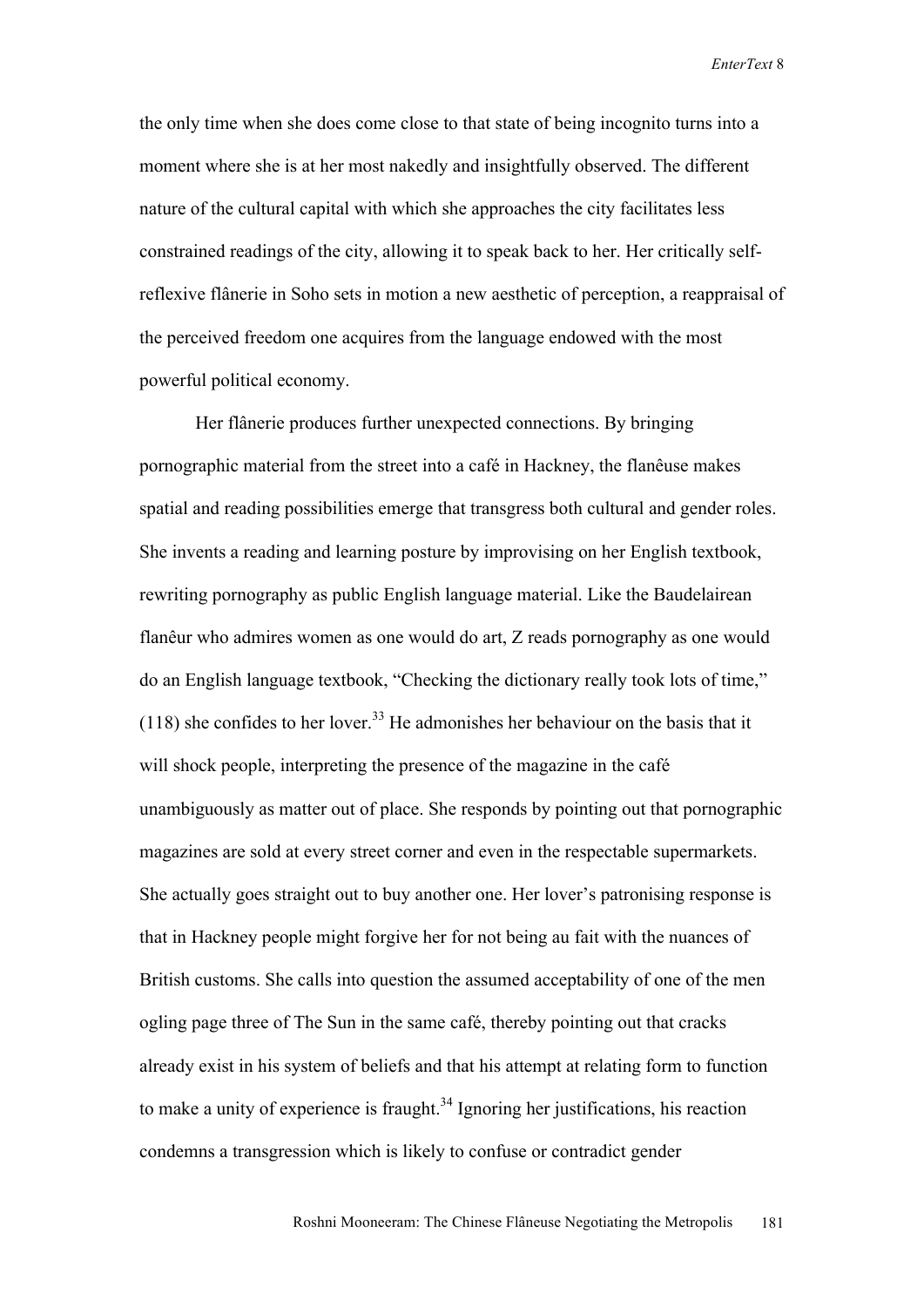classifications rather than British propriety. Despite the buoyancy and permissibility of London, epitomised by her lover, her flânerie demonstrates that social spaces, being social products which are the result of past decisions and practices which are themselves inevitably embroiled in power relations, remain highly conventional.

Nonetheless, her efforts to push spatial and mental boundaries provide her with a sense of agency. Her attempts at transforming cultural and institutional practices and modifying the structure of assumptions that support them in order to accommodate her style of spatial and linguistic flânerie bring out surprising parallels with Baudelaire's flâneur. Like him she is caught between creativity and commodification but is, above all, a producer, an artist in the insights she develops.

 Style and creativity in trajectory are closely linked to style and creativity in language. As she breaks free of grammars and dictionaries, she transforms her notebook, previously the recipient of practical and painful vocabulary logging, to the recipient of her nushu, the now extinct secret woman's language used to express innermost feelings: "then I have my own privacy. You know my body, my everyday's life, but you no know my nushu."<sup>35</sup> (122) She resurrects a four-century old Chinese tradition through the appropriation of an alien language, which at one point used to silence her, transforming it from the language of formal instruction to one that allows her idiosyncratic turns of phrases to come through. Having been reduced to silence in her early linguistic trajectory, she later bends language to her style in creative ways, choosing in enabling fashion, at that point, to share those with neither her lover nor the reader. Rather tellingly so, as she finds her voice, the conversation dynamics with her lover change, reducing him to silence and accelerating the degeneration of their relationship.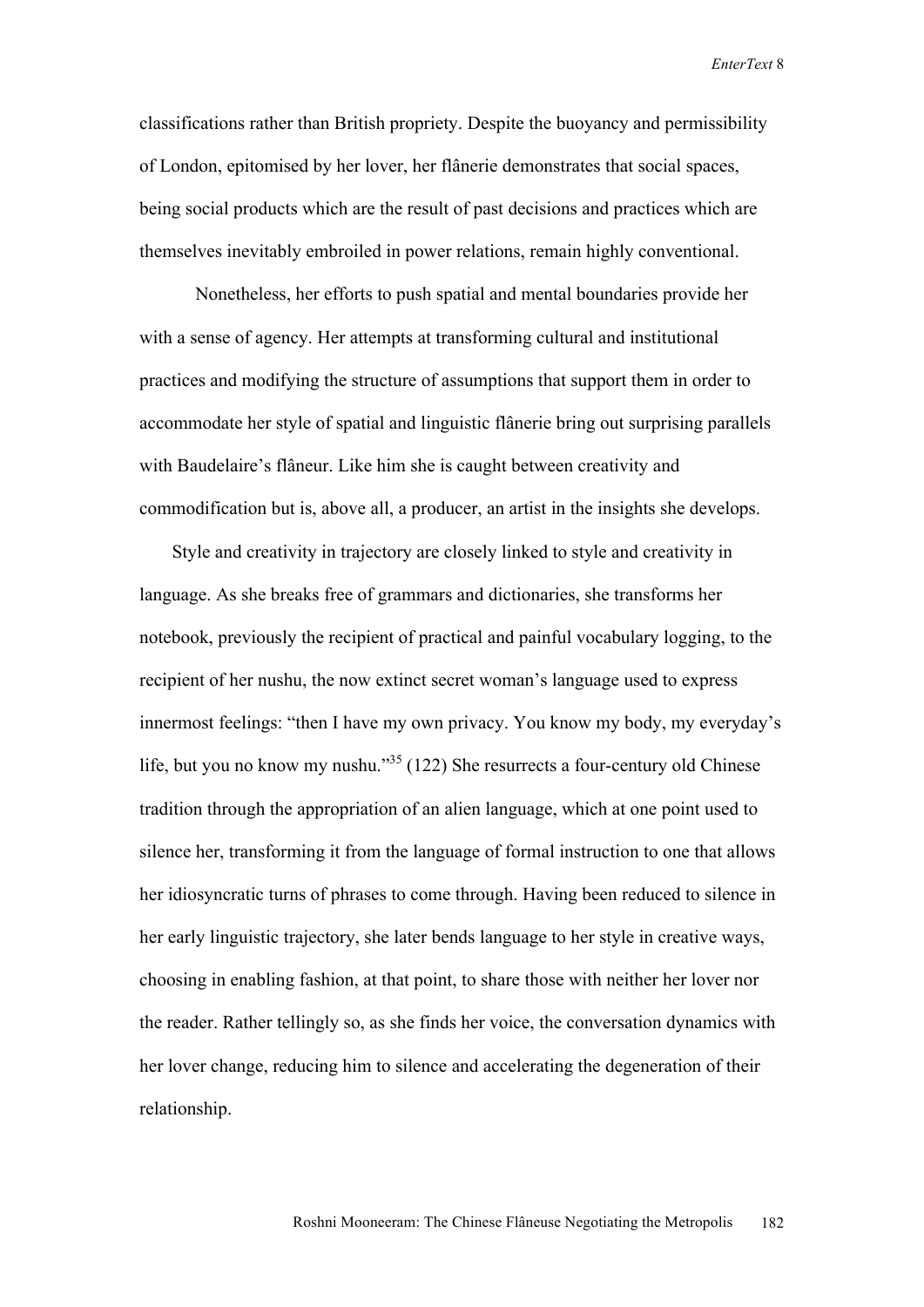#### **4. Conclusion**

To walk in the city, for de Certeau, is to experience a unique and individual text. In the case of the Chinese flâneuse, there are interesting parallels between verbal figures and the figures of walking. Wandering/linguistic rudeness results from unusual choices in new spatial and linguistic territory, and walking, like talking, transgresses old trajectories and tries out new ones. Reorientating herself spatially and reorientating herself verbally are akin to a reorientation of both her own and the urban consciousness. Far from offering a minority, exotic or marginal discourse, Guo traces, through her protagonist's traverses of London, a means of cultural intervention and a redefinition of the urban exotic. By creating unusual contracts between words and spaces, the flanêuse's experience of the city is as revealing about the intoxication of the metropolis as that of its dominant language. She draws attention at once to their liberating possibilities and conservative natures.

The Chinese flâneuse, as depicted in Xiaolu Guo's novel, is a social actor transforming the physical and structural dimensions of the city's spatial system, incrementally altering it along with other many different waves of migrants and visitors. It is not, however, at the end of a journey of increasing linguistic and gender awareness and confidence that she engages in this role. While she is aware upon, and even before her, arrival to London of the oppressiveness of the city's history, which also determines the social capital of its language, she is also aware of the changing economic politics which have enabled her. In her first encounter with the English teacher, she notices: "She wearing women's style shoes, high heel black leather, very possible her shoes are all made in home town Wen Zhou, by my parents. She should know it, one day I tell her. So she not so proud in front of us.<sup>36</sup> In speculating at the very beginning of her stay in London that this particular commodity is produced by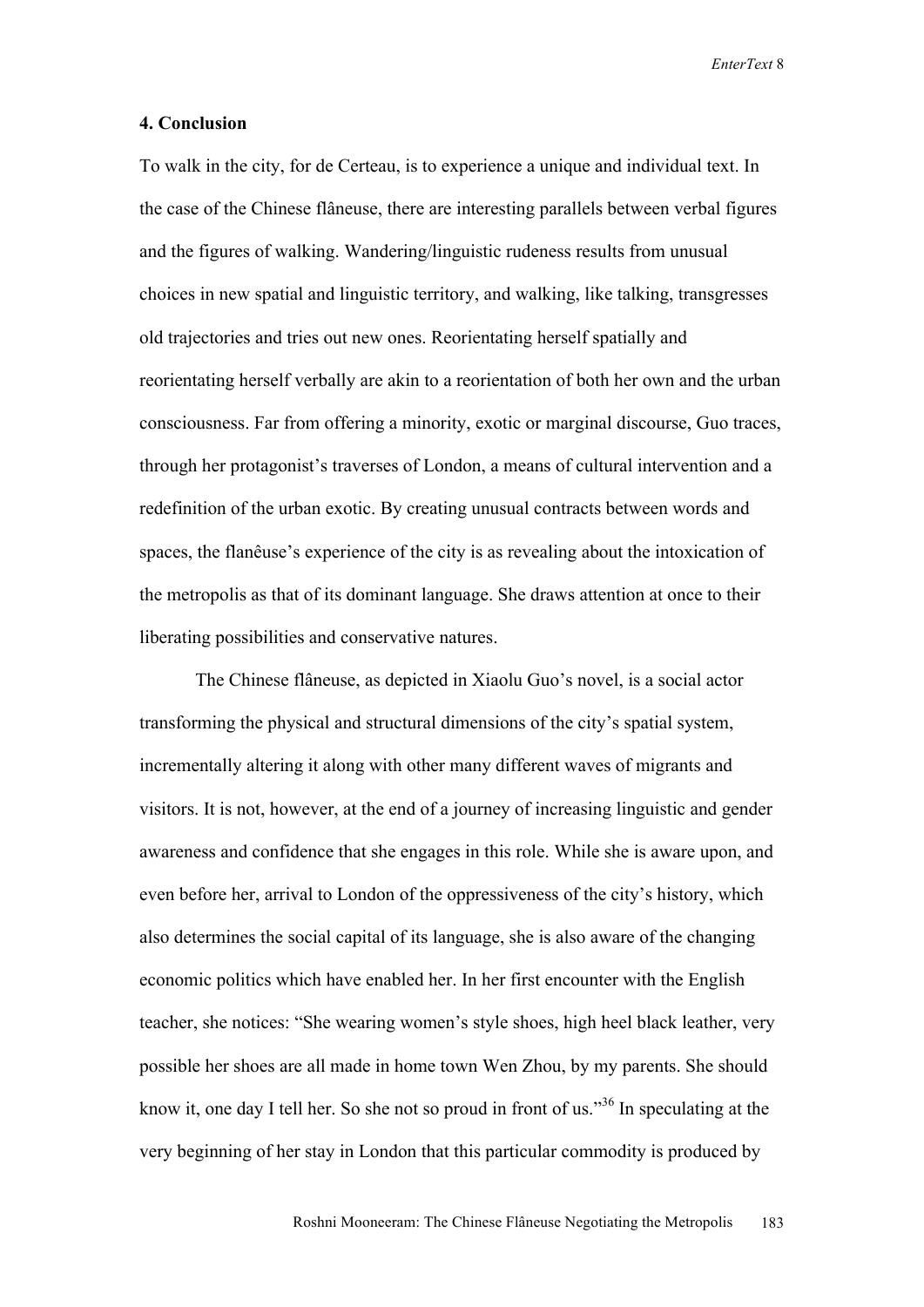her family and in confronting her teacher at the end of her stay with this possibility, she highlights the fact that a provider of cultural distinction through linguistic capital is also a consumer of goods produced in China which, in fact, facilitate her construction as a glamorous figure of authority. The figure of the flâneuse thus serves to point out the shifting discourses of marketing strategies and mechanisms in late capitalist London.

This dialectic between an urban space and its social actors is summed up perceptively by Henri Lefebvre: "The pre-existence of space conditions the subject's presence, action and discourse, his competence and performance, yet the subject's presence, action and discourse, at the same time as they presuppose this space, also negate it."37 These dialogic relations find an equivalent in the relations between a city and its literature.

#### **Notes**

| $\mathbf{1}$    | Michel de Certeau, <i>The Practice of Everyday Life</i> (California: University of California Press,<br>$2002$ ).                                                                                                               |
|-----------------|---------------------------------------------------------------------------------------------------------------------------------------------------------------------------------------------------------------------------------|
| 2               | James Donald, "The city as text", in Robert Bocock and Kenneth Thompson eds., Social and<br>Cultural Forms of Modernity (Cambridge: Polity Press, 1992), 422.                                                                   |
| 3               | Keith Tester ed., <i>Flâneur</i> (London: Routledge, 1994).                                                                                                                                                                     |
| $\overline{4}$  | Charles Baudelaire, Selected Writings on Art and Artists (Harmondsworth: Penguin, 1972),<br>400.                                                                                                                                |
| 5               | See Charles Baudelaire, "A une passante", Les Fleurs du Mal (Paris: Gallimard, 1999).                                                                                                                                           |
| 6               | Emile Zola, Au Bonheur des Dames (Paris: Garnier-Flammarion, 1971).                                                                                                                                                             |
| $7\phantom{.0}$ | Walter Benjamin, Charles Baudelaire: A Lyric Poet in the Era of High Capitalism (London:<br>Verso, 1983).                                                                                                                       |
| 8               | Chris Jenks, "Watching your step: the history and practice of the flâneur", in <i>Visual Culture</i><br>(London: Routledge, 1995), 142-60; Zygmunt Bauman, "Desert Spectacular", in Keith Tester<br>ed., Flâneur, 138-157, 139. |
|                 |                                                                                                                                                                                                                                 |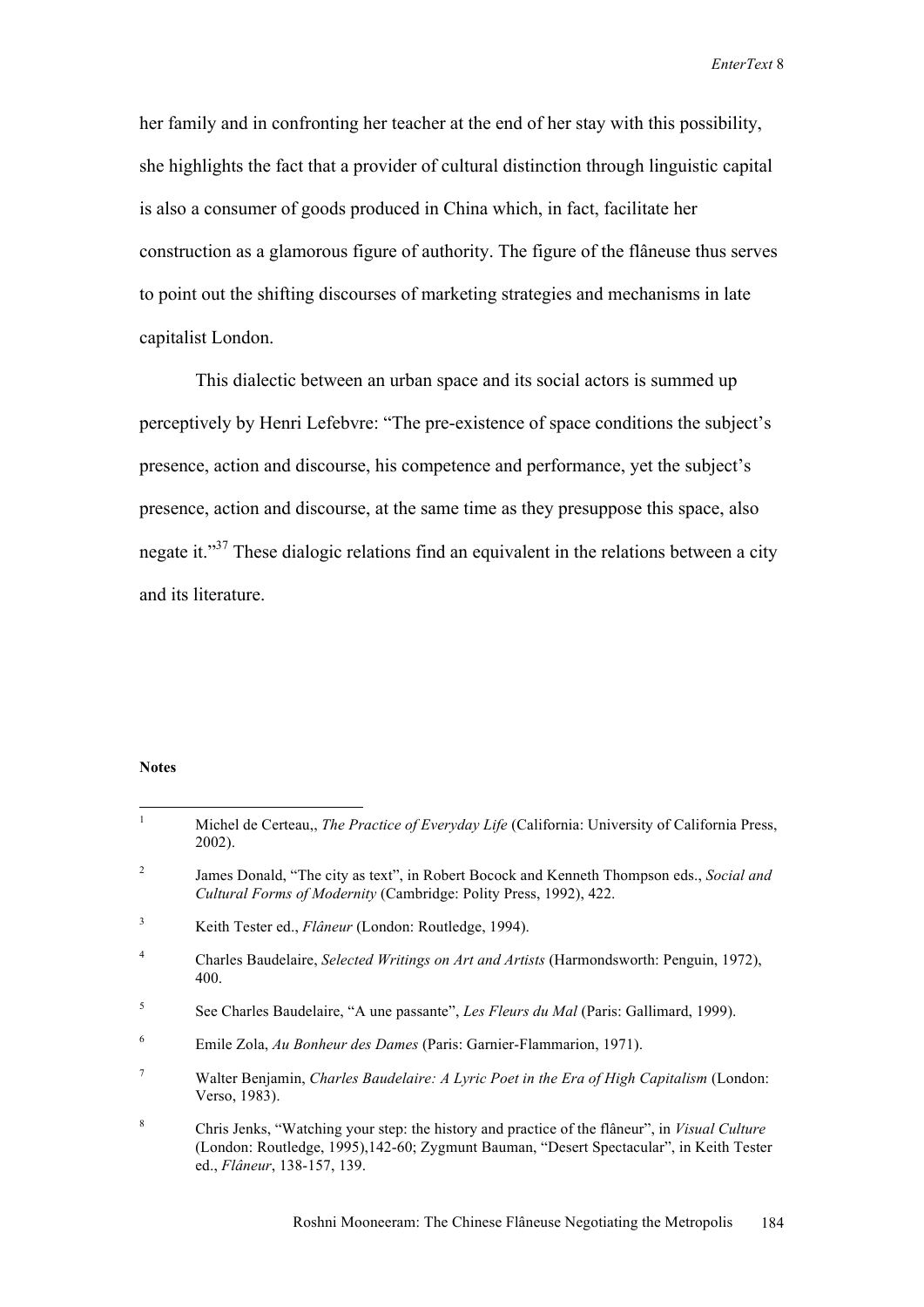Xiaolu Guo, *A Concise Chinese-English Dictionary for Lovers* (London: Vintage, 2007).

<u> Andreas Andrews Andrews Andrews Andrews Andrews Andrews Andrews Andrews Andrews Andrews Andrews Andrews Andr</u>

- Guo, 154.
- Ibid., 13.
- Ibid., 22.
- De Certeau, 103.
- Guo, 18.
- Ibid., 20.
- Ibid., 18.
- See John Clement Ball, *Imagining London: Postcolonial Fiction and the Transnational* (Toronto: University of Toronto Press, 2004); John McLeod, *Postcolonial London: Rewriting the Metropolis* (London: Routledge, 2004); Sukhdev Sandhu, *London Calling: How Black and Asian Writers Imagined a City* (London: HaperPerennial, 2004).
- De Certeau, 97.
- Ibid., 98.
- <sup>20</sup> Guo, 49-50.
- Ibid., 18, 20.
- De Certeau, 100.
- Ibid., 99.
- <sup>24</sup> Guo, 135.
- Ibid., 137.
- Janet Wolff, "The invisible flâneuse, women and the literature of modernity", in *Feminine Sentences: Essays on Women and Culture* (Berkeley: Calfornia University Press, 1990); Priscilla Pankhurst Ferguson, "The flâneur on and off the streets of Paris" in Keith Tester, *Flâneur*, 22-42.
- Keith Tester, *Flâneur*, 4.
- Guo, 138.
- Zygmund Bauman, "Desert Spectacular", 146.
- Pierre Bourdieu, *Language and Symbolic Power* (Harvard: Harvard University Press, 1991).
- Guo, 37.
- Robert Shields, "Fancy footwork: Walter Benjamin's notes on flânerie", Keith Tester ed., *Flâneur*, 61-, 66.
- Guo, 118.
- See Mary Douglas's classic *Purity and Danger: An Analysis of the Concepts of Pollution and Taboo* (London: Routledge, 1991), 2.